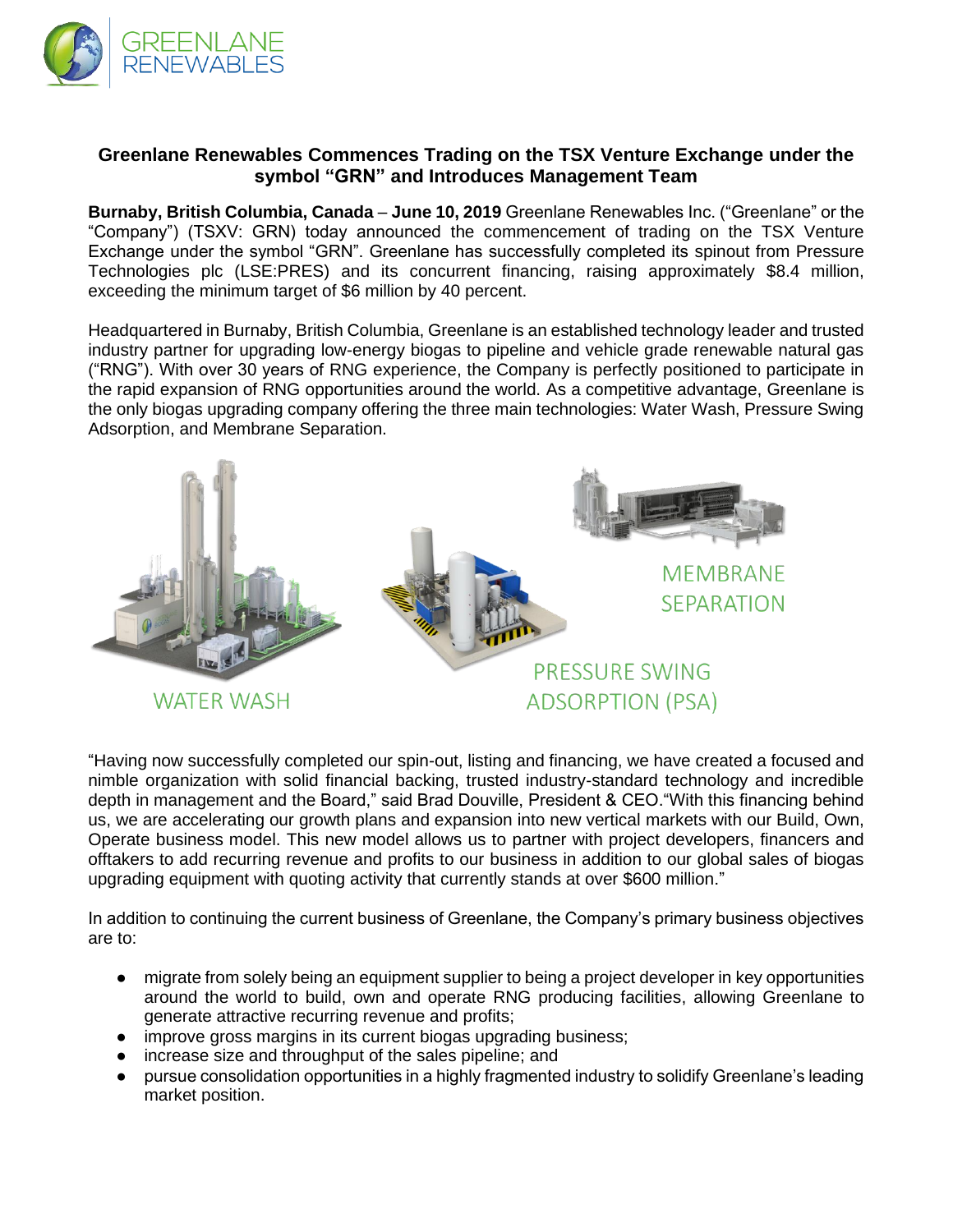# **Market Opportunity**

According to the Global Biogas Upgrading Market Outlook, the global market for renewable natural gas and its biogas upgrading subset is forecast to grow at minimum 30 percent Compound Annual Growth Rate over the next five years in North America and Europe. To help provide some context, reaching just five percent RNG content in the North American natural gas distribution network alone, would represent approximately US\$18 billion in new biogas upgrading equipment sales and US\$27 billion in annual RNG sales. The pace of new announcements by governments and gas utilities has accelerated in past months signaling the emergence of RNG as essential in driving uptake of low-carbon renewable content.

For example, on March 27, 2019, Quebec Minister of Energy and Natural Resources Jonatan Julien announced new regulations establishing a governing framework for one of the objectives of the 2030 Energy Policy Action Plan. The regulation sets the minimum quantity of RNG produced in Québec and to be injected by a natural gas distributor at one percent of the total quantity of natural gas the distributor distributes as of 2020, and progressively increases that quantity to set it as of 2025 at five percent of the total quantity of natural gas distributed. Greenlane has approximately two thirds market share of supplied units currently operating in Quebec and will be delivering two more units for the City of Quebec wastewater treatment plant next year. In addition, on April 2, 2019, SoCalGas announced a broad, inclusive and integrated plan to help achieve California's ambitious environmental goals in a paper titled California's Clean Energy Future: Imagine the Possibilities. To kick-start the plan, SoCalGas will pursue regulatory authority to implement a broad renewable natural gas procurement program with a goal of replacing five percent of its natural gas supply with RNG by 2022 and 20 percent by 2030. A Greenlane supplied plant located in Perris, California was the first to start injecting into the SoCalGas network meeting Rule 30, one of the most stringent RNG pipeline injections specifications in the world.

# **Strong Management Team**

# **Brad Douville – President & CEO**

Brad was appointed President of Greenlane Biogas in November, 2017. He joined Greenlane after a 25 year career in the natural gas commercial vehicle industry. He was one of the founding members of Westport Innovations Inc. (now Westport Fuel Systems Inc.), a University of British Columbia spinoff company formed in 1995 that has grown into a leading alternative fuels technology supplier of CNG and LNG systems to many of the world's leading manufacturers of cars and commercial vehicles. He was also one of the founding members of the Cummins Westport joint venture formed in 2001, which is the preeminent supplier of natural gas engines for trucks and buses in North America. He holds a Master of Applied Science Degree in Mechanical Engineering from the University of British Columbia and an Executive Program certificate from the Stanford School of Business.

## **Mike Liggett – Chief Financial Officer**

Mike has over 20 years of financial experience in public companies, completing over \$300 million in equity and debt financing and approximately \$200 million in merger and acquisition transactions. Since January 2012, Mike has provided CFO and accounting services to numerous public and private companies, currently serving as CFO of Greenlane on a part-time basis. Mike is a Chartered Professional Accountant and worked for PwC prior to taking his first CFO role with a public company.

## **Brent Jaklin – Senior Vice President of Sales & Service**

Brent has over 20 years of experience in alternative fuels, low emission technologies and renewable natural gas projects where he has been involved in all stages from project development, technology development, design, project management, and equipment installation to commissioning and field services. Since 2009, Brent has held various positions with Greenlane Biogas, Aftercare Manager, Director of Operations, Managing Director North America, and Vice President, Sales & Technology. Prior to joining Greenlane, Brent was with QuestAir Technologies, a provider of Pressure Swing Adsorption systems for hydrogen and biogas purification. Brent holds a degree in Mechanical Engineering from Lakehead University.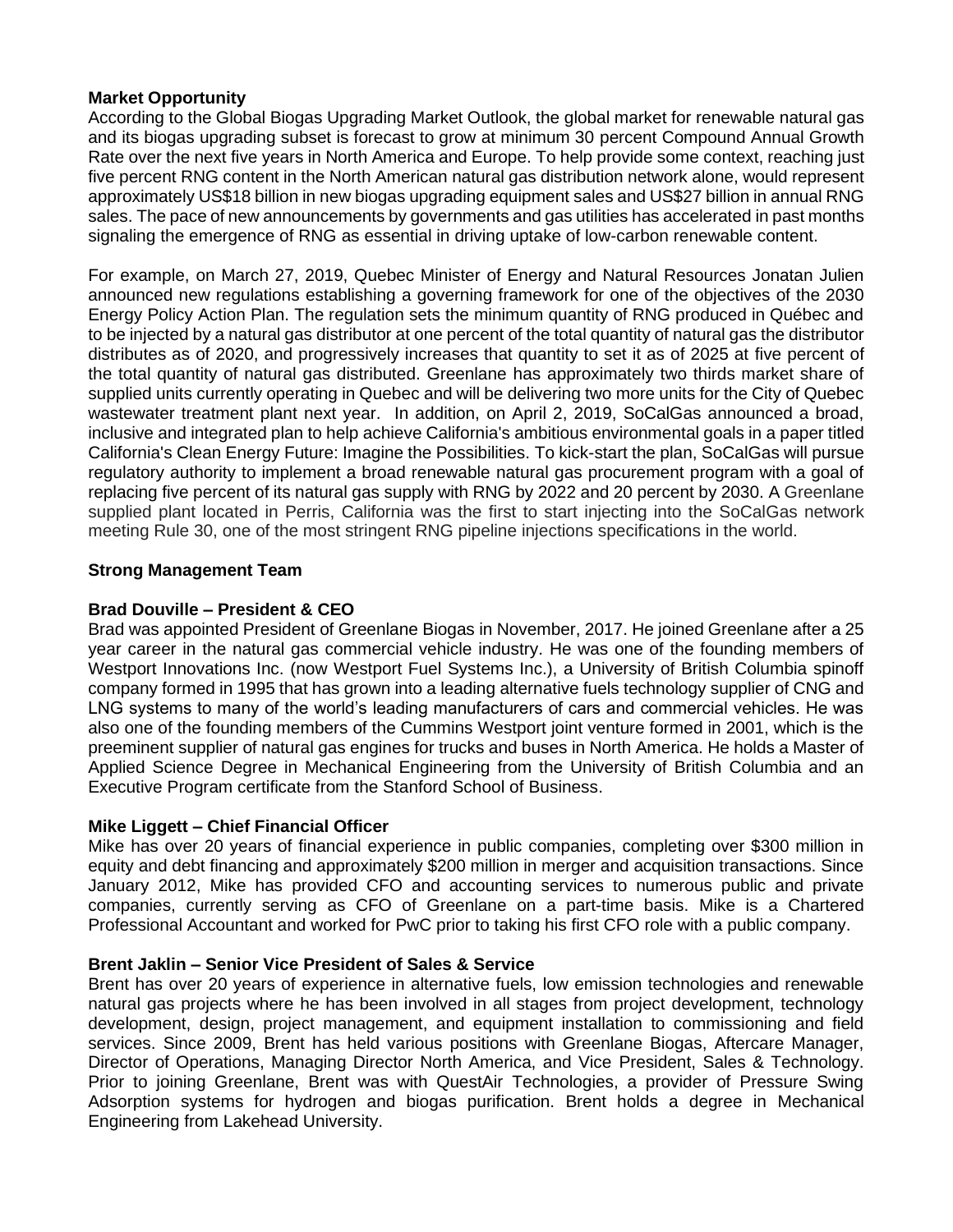### **Dale Goudie - Senior Director of Technology and Product Management**

Dale has over 18 years of engineering experience in the design and development of natural gas engines fuel systems, and cryogenic systems. Prior to joining Greenlane, Dale held various engineering and product development roles with Westport Fuel Systems Inc. where he focused on technology/product development, creating/managing new business opportunities, and applied research. Dale obtained his BSc, Mechanical Engineering from Queen's University and his MASc, Mechanical Engineering from the University of Victoria.

### **Jim Bornholdt - Senior Director of Purchasing, Project Management and QHSE**

Jim has over 35 years of purchasing and logistics experience in a broad range of industries ranging from Manufacturing, Aerospace, Civil Construction, Shipbuilding, Technology, and even the Olympic Games. In Jim's past roles he was responsible for leading the strategic sourcing, procurement services, contract management, inventory management, warehouse operations and asset recovery functions for various multi-million dollar projects globally.

#### **Marco Mazaferro – Director of Project Development**

Marco has over 15 years of experience in renewable energy projects and has been newly appointed to the role of Director of Project Development. He has been responsible for sales and business development for Canada and Latin America where he evaluated hundreds of projects and sold equipment and services. Prior to joining Greenlane in 2015, Marco developed wind and RNG projects in Brazil where he acquired deep knowledge of anaerobic digestion, biogas upgrading and ancillary technologies in addition to expanding his network of contacts and understanding local market drivers. Marco holds a degree in Business Administration from the Pontifícia Universidade Católica de São Paulo in Brazil and MSc in Sustainable Energy Development from the University of Calgary.

### **Sandra Keyton - Vice President, Human Resources**

Sandra is a growth-oriented Human Resources executive with 30 years of global HR experience in the technology, automotive and energy sectors. Prior to joining Greenlane, Sandra held the position of Senior Vice President, Global Human Resources with Westport, where she led the global HR function in Westport's high growth period. Sandra is a past BC Human Resources Management Association Board Member and holds her CPHR designation. Sandra is a graduate of the British Columbia Institute of Technology Human Resources Management Program.

#### **About Greenlane Renewables**

Greenlane Renewables is a leading global provider of biogas upgrading systems. Our systems produce clean, renewable natural gas from organic waste sources including landfills, wastewater treatment plants, dairy farms, and food waste, suitable for either injection into the natural gas grid or for direct use as vehicle fuel. Greenlane is the only biogas upgrading company offering the three main technologies; water wash, pressure swing adsorption, and membrane separation. With over 30 years industry experience, patented proprietary technology, and over 100 biogas upgrading units supplied into 18 countries worldwide, including the world's first and second largest biogas upgrading facilities, Greenlane is inspired by a commitment to helping waste producers improve their environmental impact, green credentials, and bottom line. For further information, please visit www.greelanerenewables.com.

# **For more information please contact:**

Incite Capital Markets Eric Negraeff / Darren Seed Ph: 604.493.2004 Brad Douville, President & CEO Email: IR@greenlanebiogas.com